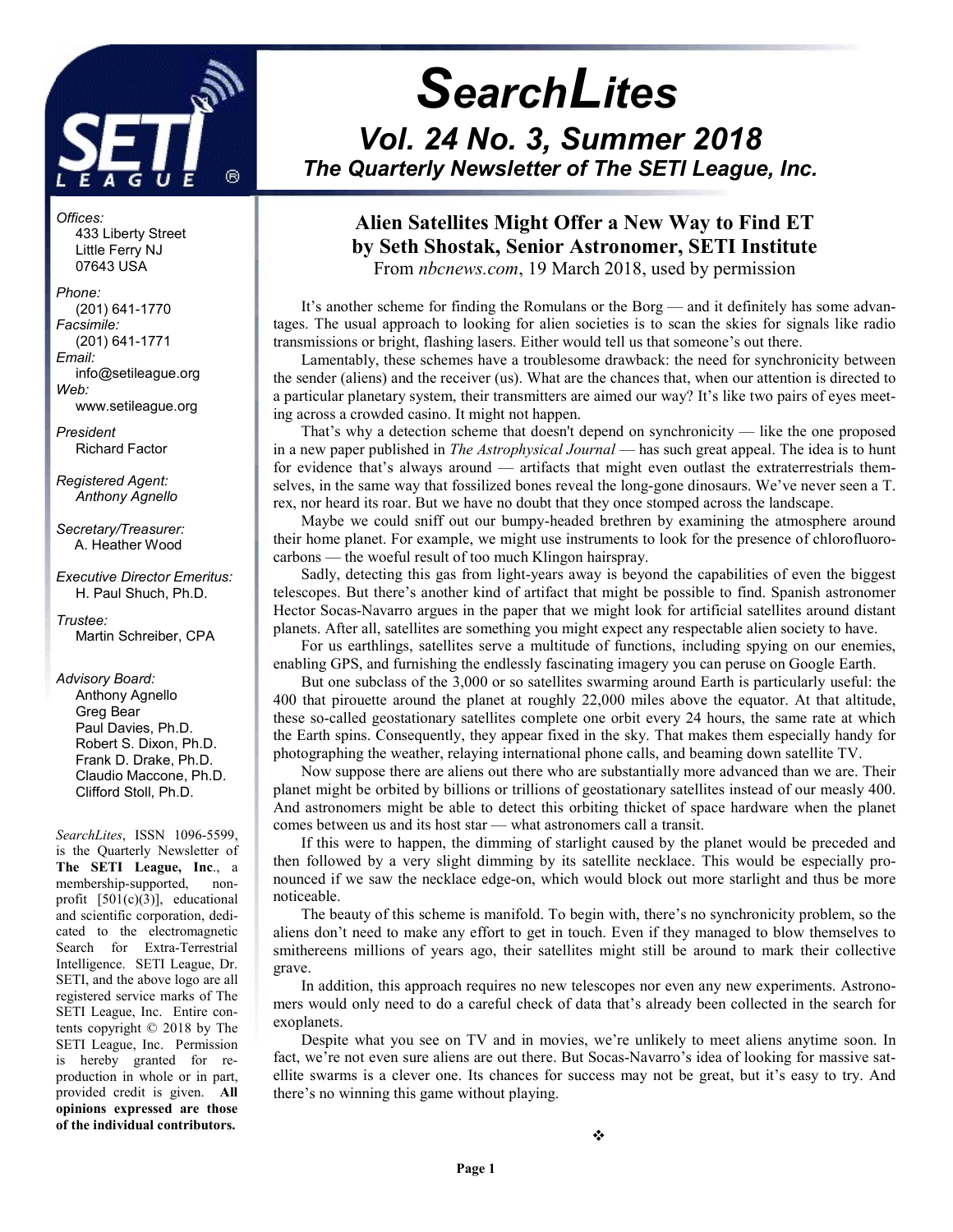#### Guest Editorial

#### Ironic Rebels by Dan Duda from the May, 2018 issue of Penn Central, the monthly newsletter of Central PA Mensa, used by permission

There's something unsettling about established orthodoxy, especially in science. Progress requires looking at the world in whole new ways. But as soon as you become welded to already "proven" ideas; as soon as you stop looking forward and set your sights, instead, on reinforcing current thinking, the engine of creativity seizes-up and progress trickles to insignificance.

Two giants of science (especially particle physics) are poster boys for this outcome. Let's start with our favorite genius, Albert Einstein. As a patent clerk in 1905, what's known as his "miracle year," (it was just a few months) he wrote a series of five papers that upended our view of the universe. These include Special Relativity; Equivalence (E=MC^2); and Brownian Motion which proved for the first time that atoms exist and paved the way for the emerging field of particle physics.

He was a patent clerk because the science establishment shunned him. His ideas and his way of thinking didn't fit their structure. In fact, he was the extreme opposite of science orthodoxy of the time. He challenged their ideas, so he was an outcast. But once he convinced other renegades to test his ideas, they became accepted theory, and he became an accepted leader of the science establishment. And there's the rub—as a leader in the field his incredible output of paradigm shattering thinking leveled off. He even rejected the core concepts of quantum physics of which he was a founding father. He just couldn't accept the "bizarre" conclusions that were a natural outcome of the results of experiments being conducted.

And here's the irony. Late in his career he joined forces with colleagues (Boris Podolsky and Nathan Rosen) to publish the EPR Paradox. It was a thought experiment designed to "prove" quantum science could not be right. Information could not cross the universe instantaneously—that would mean, in a certain sense, space did not exist.

However, during the 1970's and also more recently, the technology became available to put the paradox to a test. Surprise! We learned that information can and does move between separated particles with no time lapse. By trying to defend science orthodoxy Einstein uncovered another major facet of reality—quite the opposite of his intent.

The other ironic rebel of particle physics was Erwin Schrodinger. He had a problem with the Copenhagen Interpretation of quantum reality. Like Einstein, he developed a thought experiment to prove how "silly" the QM view of reality was. Fortunately (or unfortunately, depending on your take of QM) continued experiments support the "Observer Effect" on subatomic particles. The real nature of a particle changes when it is observed. So, the Copenhagen interpretation of reality is still quite viable. It remains to be proven what impact this effect has on larger objects, like people or planets. But there are legitimate hypotheses in support of even this bizarre conclusion on a macro-level as well.

As with Einstein, Schrodinger was a founding father of quantum mechanics. In addition to his "dead and alive cat" he is well known for the famous Schrodinger equation which predicts what characteristics in a cloud of possibilities will emerge at a given point. Once again, I'm convinced that the real breakthroughs in science are still ahead. We understand almost nothing about reality. In the words of John Gribbin (In Search of Schrodinger's Cat):

"In the world of the very small, where particle and wave aspects of reality are equally significant, things do not behave in any way that we can understand from our experience of the everyday world...all pictures are false, and there is no physical analogy we can make to understand what goes on inside atoms. Atoms behave like atoms, nothing else."

**Disclaimer:** The opinions expressed in editorials are those of the individual authors, and do not necessarily reflect the position of The SETI League, Inc., its Trustees, officers, Advisory Board, members, donors, or commercial sponsors.  $\cdot \cdot \cdot$ 



Want a painless way to support The SETI League? Browse to www.smile.amazon.com. In the "Pick your own charitable organization" box, just type in "SETI League." Now, every time you shop Amazon, they will donate a half percent of your purchase price to SETI research!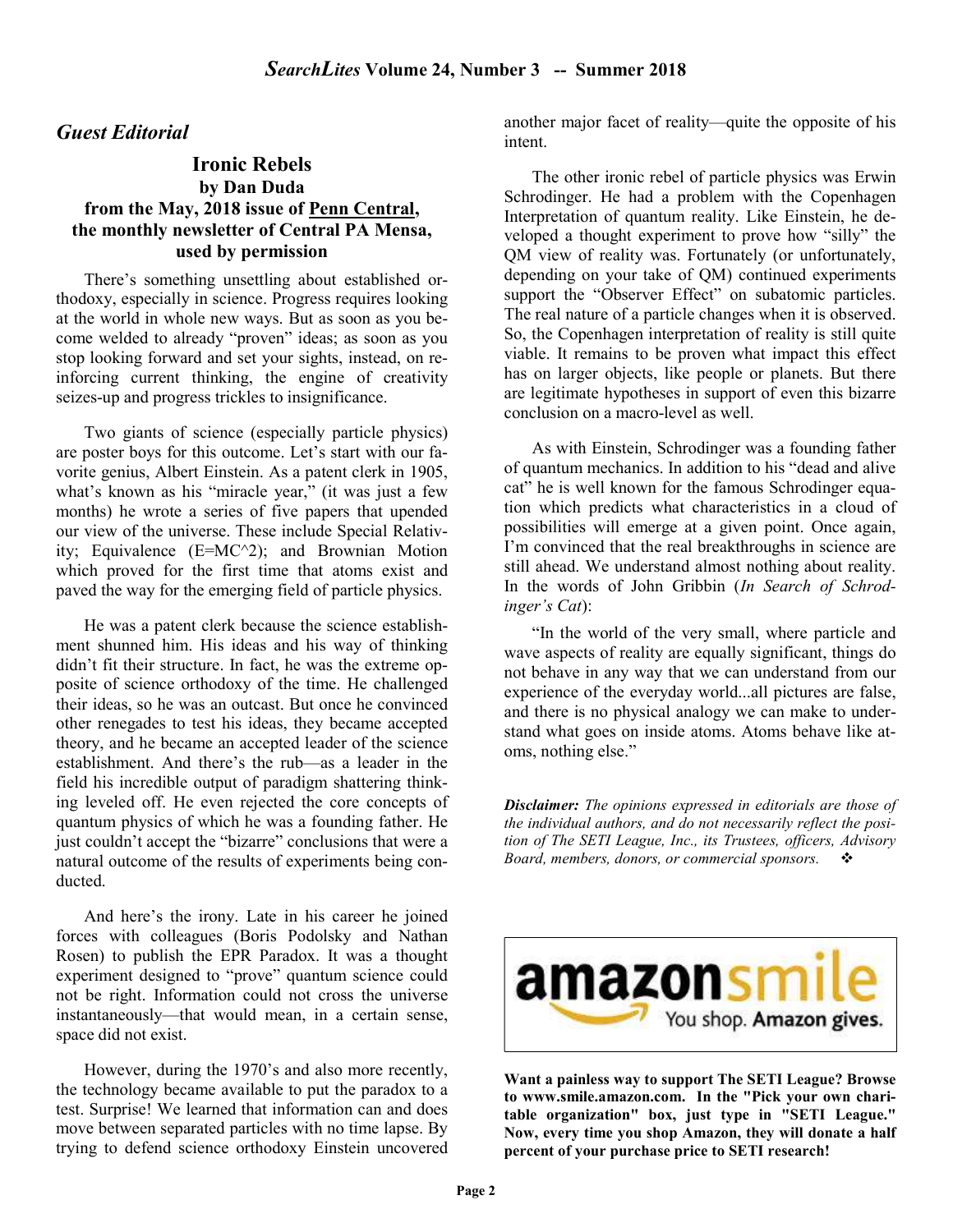## Minutes of the Twenty-Fourth Annual Membership Meeting

22 April 2018, Eventide Inc., Little Ferry, NJ (adjacent to SETI League Headquarters)

#### Call to Order

The meeting was convened at 13:00 hours EDT at Eventide Inc. (adjacent to SETI League Headquarters) in Little Ferry NJ, by Executive Director Emeritus Dr. H. Paul Shuch. Three SETI League members in good standing are present. The SETI League currently has 109 members in good standing. Our Bylaws requiring one percent of the current membership to be in attendance for the conduct of SETI League business, the attendees represent a quorum.

#### Minutes of 2017 Membership Meeting

The Minutes of the 2017 Membership Meeting having been previously posted to The SETI League's World Wide Web site, a motion was passed to accept the minutes as posted.

#### Treasurer's Report

Developed jointly by Dr. Shuch and Secretary/Treasurer Heather Wood, covering the calendar year 2017 (as efiled).

- 1. Revenues: Dues and Contributions \$24,231; Interest Income \$5; Total \$24,236.
- 2. Expenses: Grant Disbursement \$1,000; Educational/Scientific Programs \$14,878; Management/General \$2,166; Fundraising \$1,000; Total \$19,044.
- 3. Revenues minus Expenses: \$5,192.
- 4. End of 2017, SETI League account balances equalled \$14,495. 2017 beginning net assets \$9,603.
- 5. 2018 Budget: Projected Revenues \$29,000; Grant Disbursements \$14,000. Program Expenses \$12,000; Management/General Expenses \$2,000; Fundraising Expenses \$1,000; Total Expenses \$29,000; Projected excess \$0; Projected Ending Balance \$14,795.
- 6. This report was accepted by those present.

#### Executive Director's Report

During 2017, the Executive Director:

- 1. published four issues of SearchLites, the quarterly newsletter of The SETI League, Inc.
- 2. gave SETI public lectures and/or concerts in Sebring FL, Baltimore MD, and Cherry Hill NJ.
- 3. performed 52 weekly updates of The SETI League website
- 4. posted roughly 100 photos, plus numerous links and comments, to The SETI League Facebook page
- 5. issued one press release and conducted several press interviews
- 6. served as co-chair and webmaster for the IAA SETI Permanent Committee (for half the year)
- 7. responded to several dozen email and telephone inquiries from members and prospective members.

#### Committee Reports

Membership No report.

#### EME Committee

No activity.

#### OSETI Committee

Mr. Factor reports that the SETI Institute has developed an OSETI kit, and he has approached them about obtaining one to use at his Sedona AZ location.

#### Awards Committee

Awards Committee chairman David Ocame being absent, report provided by Dr. Shuch. There were no Giordano Bruno Awards or Orville N. Greene Awards presented for contributions during 2017, due to a lack of nominations. Nominations during 2018 will be solicited. Twelve websites have been given the SETI SuperStar award this year. More nominations are requested from the members. Paul will note this in an upcoming issue of SearchLites.

#### Old Business

#### 1. Very Small Array

Dr. Shuch reports that the project remains on hold, due to lack of funding, with no progress to report since last year. However, a photojournalist from the UK has chosen the VSA as the backdrop for a photo essay about citizen science, which was shot in May, and DirecTV has contacted Prof. Shuch about shooting an upcoming documentary there in the near future.

#### 2. Mid-Year Renewal Letter

Last May, Ms. Wood emailed a mid-year appeal to lapsed members, which generated xxx responses. The November renewal letter generated a few more renewals of lapsed members. These mailings will continue for 2018.

#### 3. Annual Report

Although the formal Annual Report has been discontinued, annual status updates continue to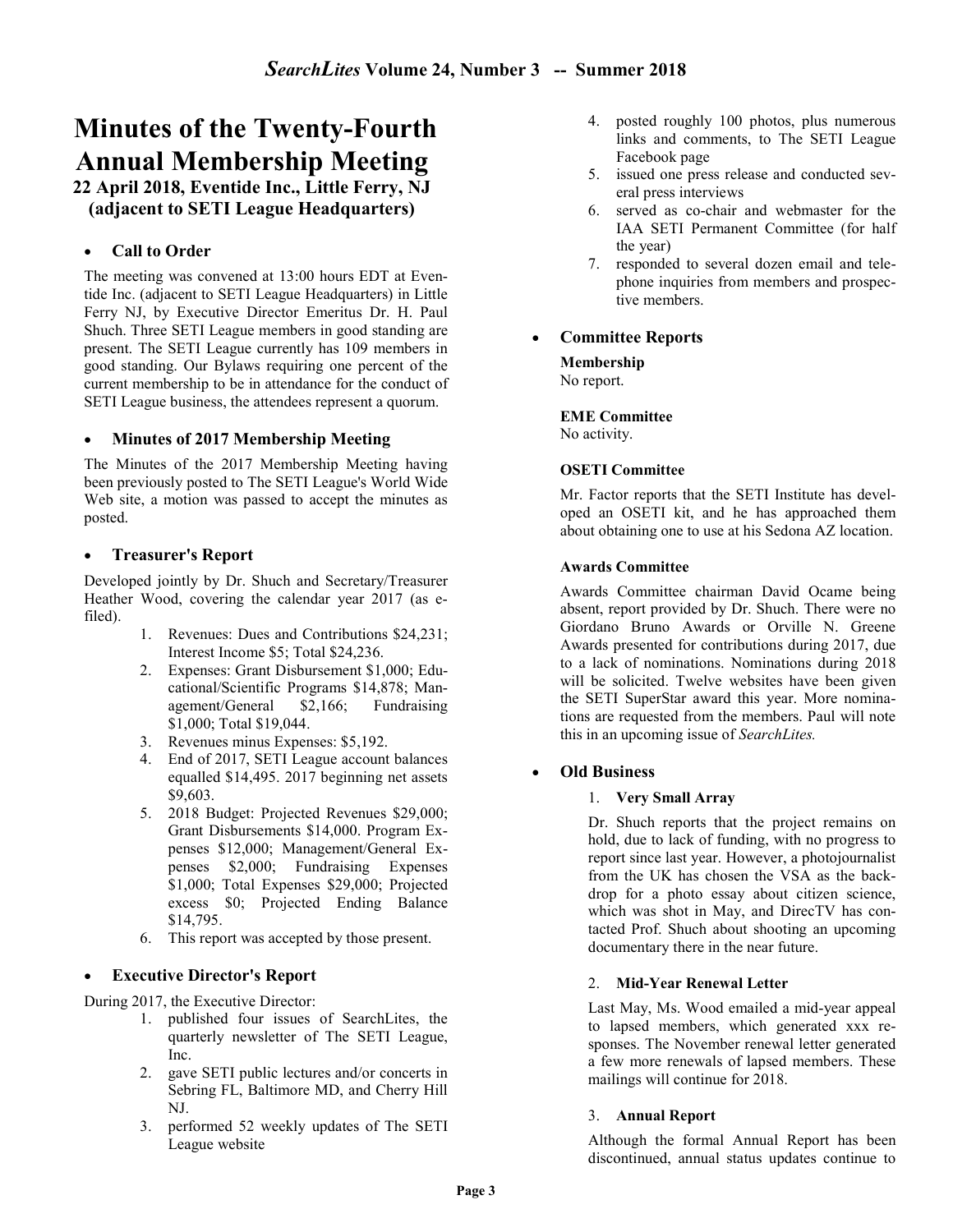be posted to the Website, and published in SearchLites.

#### 4. Web Server

Mr. Factor reports that the website continues to function well. We continue to use a commercial email service for official SETI League communications.

#### 5. Interstellar Beacon

Prof. Shuch reports that he and Mr. Kitchen continue to work toward establishing a facility for optical transmissions into space, as a virtual (digital) backup of Planet Earth. The project's  $501(c)(3)$  nonprofit status is still pending. In the interim, tax-deductable contributions for the project are being made to The SETI League. Prof. Shuch has used these funds to award a grant to the Engineering department at Florida Institute of Technology, to help develop and test the required hardware and software.

#### New Business

#### o Next Meeting

The next Annual Meeting will be held on Sunday 14 April 2019. The date has been verified as not in conflict with Easter or Passover. The meeting will be at Eventide, Inc. at 1300 hours EDT, to be followed immediately by the Board of Trustees meeting. The date and time will be announced to the membership via the website and newsletter.

#### Good and Welfare

- o The SETI League's Facebook page www.facebook.com/setileague has (as of this morning) generated over 1,300 "likes", numerous member posts, and considerable discussion among members.
- o The SETI League congratulates Pres. Richard Factor and Registered Agent Anthony Agnello on their recent receipt of a Technical Achievement Grammy award.

#### Adjournment

The Annual Membership Meeting was adjourned by the Executive Director Emeritus at 14:07 hours EDT on 22 April 2018. A Regular Board of Trustees meeting followed a brief recess.

#### Business Transacted by the Board of Trustees:

#### Quorum Call

Trustees and Officers present: A. Heather Wood, Richard Factor, H. Paul Shuch.

Trustees and Officers absent: Martin Schreiber. A quorum is present.

#### Election of Officers

The following slate of officers was retained for an additional one-year term:

President - Richard Factor, serving without compensation

Secretary/Treasurer - A. Heather Wood Executive Director Emeritus - H. Paul Shuch, serving on a volunteer basis Registered Agent - Anthony Agnello

#### Personnel matters

An executive session was convened for the conduct of Personnel reviews.

The Executive Director Emeritus reviewed with the Board of Trustees the previously adopted terms for costsharing of his health insurance premiums, as a program expense, which will continue at last year's percentage, pending availability of funds and subject to periodic review.

#### Annual Budget

The draft 2018 Budget is adopted by the Board.

#### Advisory Board

The Executive Director Emeritus thanks members of our Advisory Board for their more than two decades of service.

#### Bank Fees

The Secretary/Treasurer reports that our bank has removed the \$3 monthly imaging fee. We still pay an \$18 monthly account fee. She has continued to query banks as to the availability of a free non-profit checking account; all require that we maintain an unrealistic monthly balance.

#### Tax Return Filing

The Secretary/Treasurer reports that she was successful in eFiling our organizational tax return using the electronic Form 990N postcard, and having it timely accepted by the IRS.

#### Press List

Ms. Wood had previously suggested migrating our email Press List to Mail Chimp, and was authorized by the Board to do so. She reports difficulties in uploading the appropriate file, and will try again.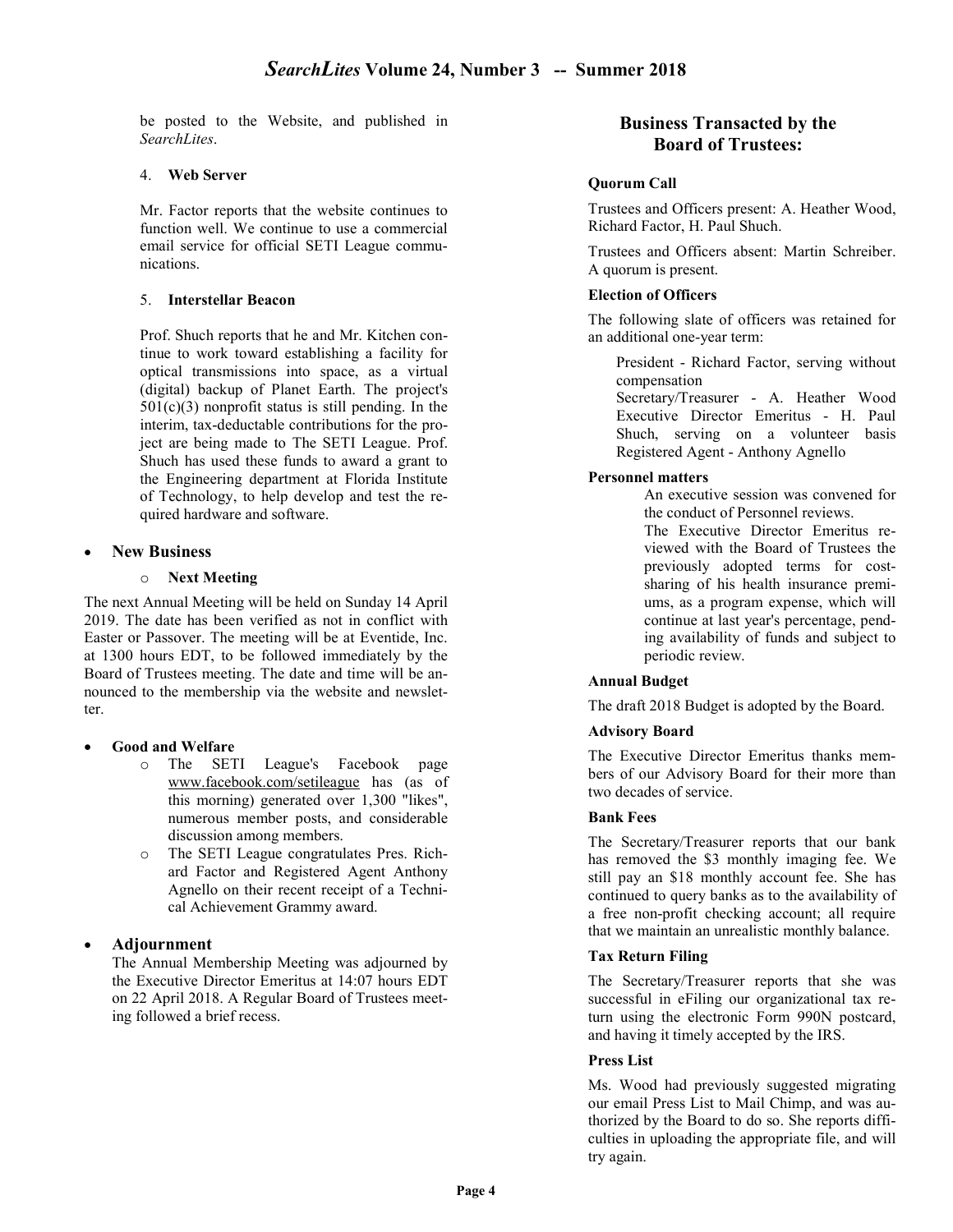#### Telecommunications

Ms. Wood continues to retrieve voicemail messages periodically via cellphone. Prof. Shuch requests she do so at least once per week. She reports that the vast majority are spam calls.

Last year, Mr. Factor was tasked with investigating use of PHP-BB on our server. He reports that he declines to implement PHP, due to security concerns.

#### New Business

Ms. Wood reports that the SETI League logo trademark has been renewed.

#### Scheduling of Next Meeting

The SETI League Board of Trustees will next meet on Sunday, 14 April 2019, immediately following the 25th Annual Membership Meeting, in Little Ferry NJ.

#### Adjournment

The Board of Trustees meeting was adjourned at 14:26 EDT.

#### the contract of the contract of the contract of the contract of the contract of the contract of the contract of

#### 2018 SETI League Budget

The following table represents the proposed operating budget of The SETI League, Inc., for the year indicated

| <b>990 Line</b> | <b>REVENUES:</b>                           | 2018<br>(budget) | 2018<br>(filed) |
|-----------------|--------------------------------------------|------------------|-----------------|
| 1d              | Dues, Grants &<br>Contributions            |                  | 29,000 pending  |
| 4               | Interest &<br>Investments                  |                  | $0$ pending     |
| 12              | <b>Total Revenues:</b>                     |                  | 29,000 pending  |
|                 | <b>EXPENSES:</b>                           | 2018<br>(budget) | 2018<br>(filed) |
| 10              | Grants                                     |                  | 14,000 pending  |
| 13              | Educ. and Scientific<br>Programs           |                  | 12,000 pending  |
| 14              | Management &<br>General                    |                  | 2,000 pending   |
| 15              | Fundraising                                |                  | 1,000 pending   |
| 17              | <b>Total Expenses:</b>                     |                  | 29,000 pending  |
| 18              | <b>Excess or (Deficit)</b><br>for the year |                  | 0 pending       |
|                 | <b>BALANCE SHEET:</b>                      | 2018<br>(budget) | 2018<br>(filed) |
| 19              | <b>Beginning Net Assets</b>                |                  | 14,795 pending  |
| 21              | <b>Ending Net Assets</b>                   |                  | 14,795 pending  |

## Event Horizon

SearchLites readers are apprised of the following conferences and meetings at which SETI-related information will be presented. League members are invited to check our World Wide Web site (www.setileague.org) under *Event Horizon*, or email to us at info@setileague.org, to obtain further details. Members are also encouraged to send in information about upcoming events of which we may be unaware.

July 22 - 25, 2018: Society of Amateur Radio Astronomers Conference, NRAO Green Bank, WV.

August 16 - 20, 2018: 76th World Science Fiction Convention, San Jose CA.

September 28 - 30, 2018: Mid-Atlantic States VHF Conference,, Bensalem PA.

October 1 - 5, 2018: 69th International Astronautical Congress, Bremen, Germany

November 16 - 18, 2018: Philcon, Cherry Hill, NJ.

February 15 - 17, 2019: Boskone 56 Science Fiction Convention, Boston MA.

April 14, 2019, 1300 EDT: Twenty-Fifth SETI League **Annual Membership Meeting**, Little Ferry, NJ.

May 24 - 27, 2019: Balticon 53 Baltimore Science Fiction society Annual Convention, Baltimore MD.

August 15 - 19, 2019: 77th World Science Fiction Convention, Dublin, Ireland

October 21 - 25, 2019: 70th International Astronautical Congress, Washington DC →



SETI League members are encouraged to nominate SETIrelevant websites for our monthly SETI SuperStar Award. Nominating emails to our Awards Committee may be sent to: Awards at setileague dot org. Please be sure to indcate the URL of the candidate website you are nominating, and a brief explanation as to why you consider the site worthy of recognition.